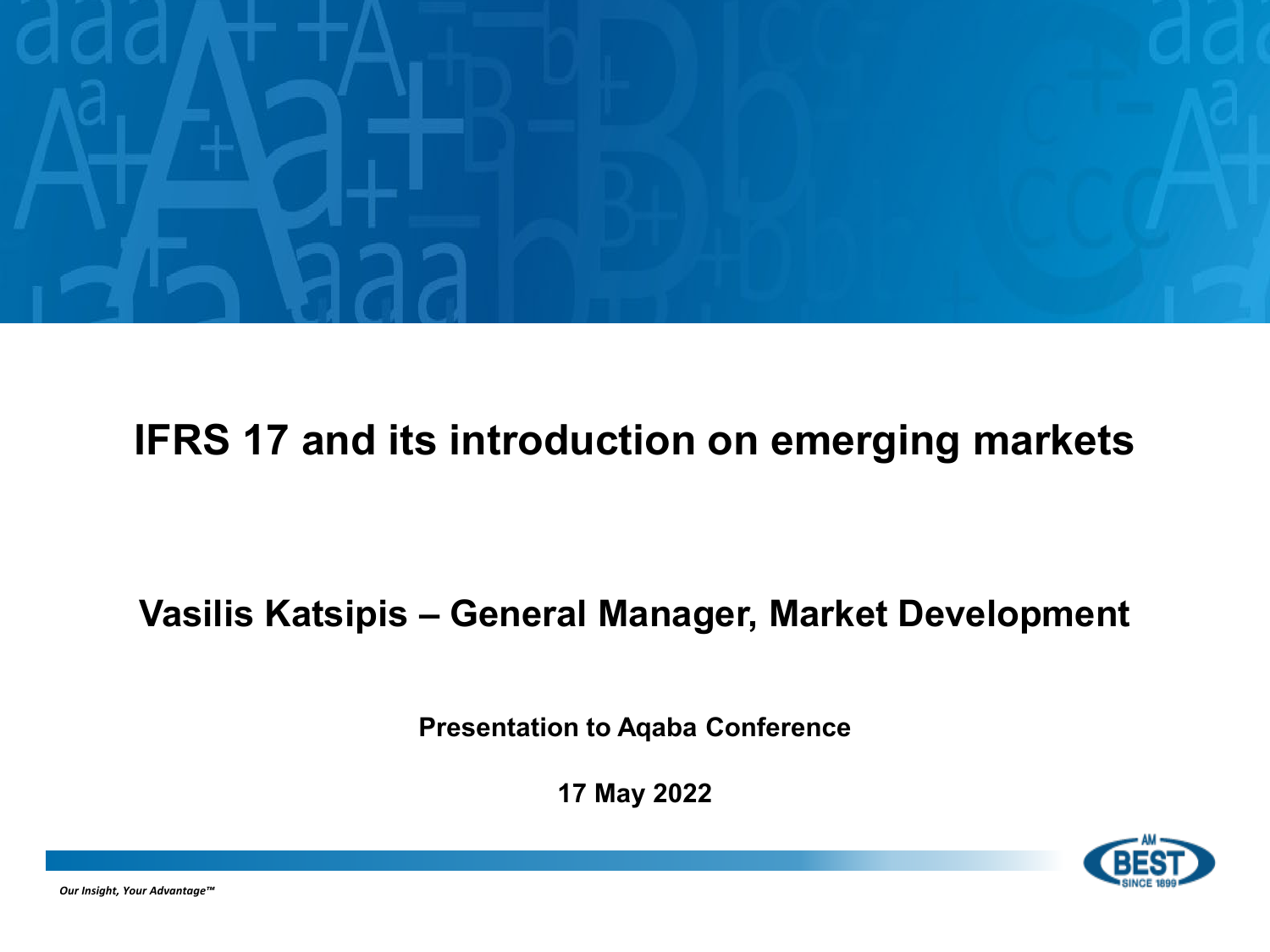© A.M. Best Company (AMB) and/or its licensors and affiliates. All rights reserved. ALL INFORMATION CONTAINED HEREIN IS PROTECTED BY COPYRIGHT LAW AND NONE OF SUCH INFORMATION MAY BE COPIED OR OTHERWISE REPRODUCED, REPACKAGED, FURTHER TRANSMITTED, TRANSFERRED, DISSEMINATED, REDISTRIBUTED OR RESOLD, OR STORED FOR SUBSEQUENT USE FOR ANY SUCH PURPOSE. IN WHOLE OR IN PART, IN ANY FORM OR MANNER OR BY ANY MEANS WHATSOEVER. BY ANY PERSON WITHOUT AMB's PRIOR WRITTEN CONSENT. All information contained herein is obtained by AMB from sources believed by it to be accurate and reliable. Because of the possibility of human or mechanical error as well as other factors, however, all information contained herein is provided "AS IS" without warranty of any kind. Under no circumstances shall AMB have any liability to any person or entity for (a) any loss or damage in whole or in part caused by, resulting from, or relating to, any error (negligent or otherwise) or other circumstance or contingency within or outside the control of AMB or any of its directors, officers, employees or agents in connection with the procurement, collection, compilation, analysis, interpretation, communication, publication or delivery of any such information, or (b) any direct, indirect, special, consequential, compensatory or incidental damages whatsoever (including without limitation, lost profits), even if AMB is advised in advance of the possibility of such damages, resulting from the use of or inability to use, any such information. The credit ratings, financial reporting analysis, projections, and other observations, if any, constituting part of the information contained herein are, and must be construed solely as, statements of opinion and not statements of fact or recommendations to purchase, sell or hold any securities, insurance policies, contracts or any other financial obligations, nor does it address the suitability of any particular financial obligation for a specific purpose or purchaser. Credit risk is the risk that an entity may not meet its contractual, financial obligations as they come due. Credit ratings do not address any other risk, including but not limited to, liquidity risk, market value risk or price volatility of rated securities. NO WARRANTY, EXPRESS OR IMPLIED, AS TO THE ACCURACY, TIMELINESS, COMPLETENESS, MERCHANTABILITY OR FITNESS FOR ANY PARTICULAR PURPOSE OF ANY SUCH RATING OR OTHER OPINION OR INFORMATION IS GIVEN OR MADE BY AMB IN ANY FORM OR MANNER WHATSOEVER. Each credit rating or other opinion must be weighed solely as one factor in any investment or purchasing decision made by or on behalf of any user of the information contained herein, and each such user must accordingly make its own study and evaluation of each security or other financial obligation and of each issuer and guarantor of, and each provider of credit support for, each security or other financial obligation that it may consider purchasing, holding or selling.

Please note that due to regulatory restrictions Market Development employees are unable to have any role in the determination of credit ratings or the development or modification of rating procedures or methodologies. Consequently, they are unable to discuss any matters relating to the analytical process as applied to your firm or to provide any feedback on your behalf in respect of the rating procedures or methodologies.

Regulated by the Dubai Financial Services Authority as a Representative Office.

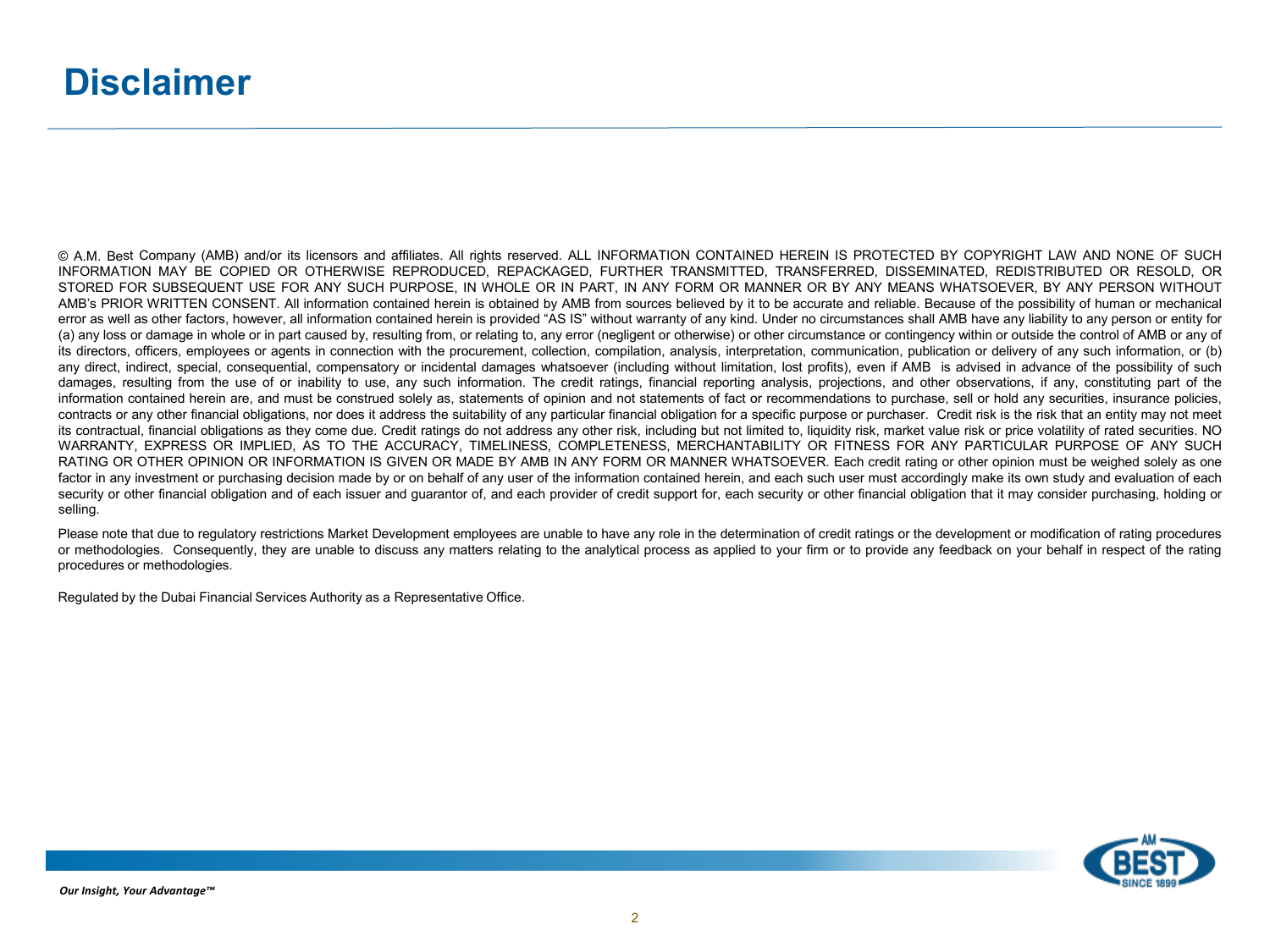

- 1. How we got here
- 2. What will IFRS 17 look like
- 3. Some implications for emerging markets
- 4. Conclusion

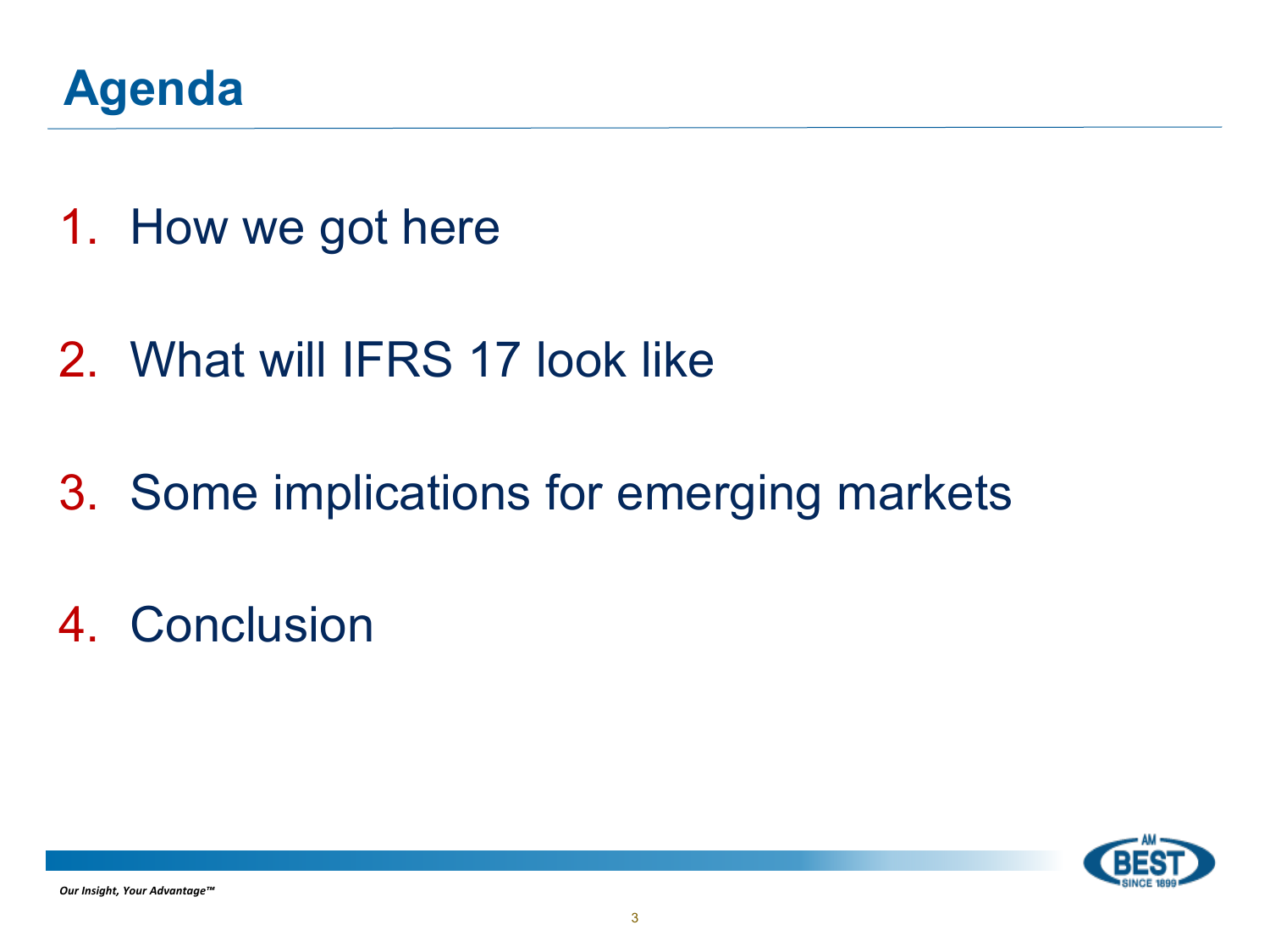

## **1. How we got here**

### 2. What will IFRS 17 look like

# 3. Some implications for emerging markets

4. Conclusion

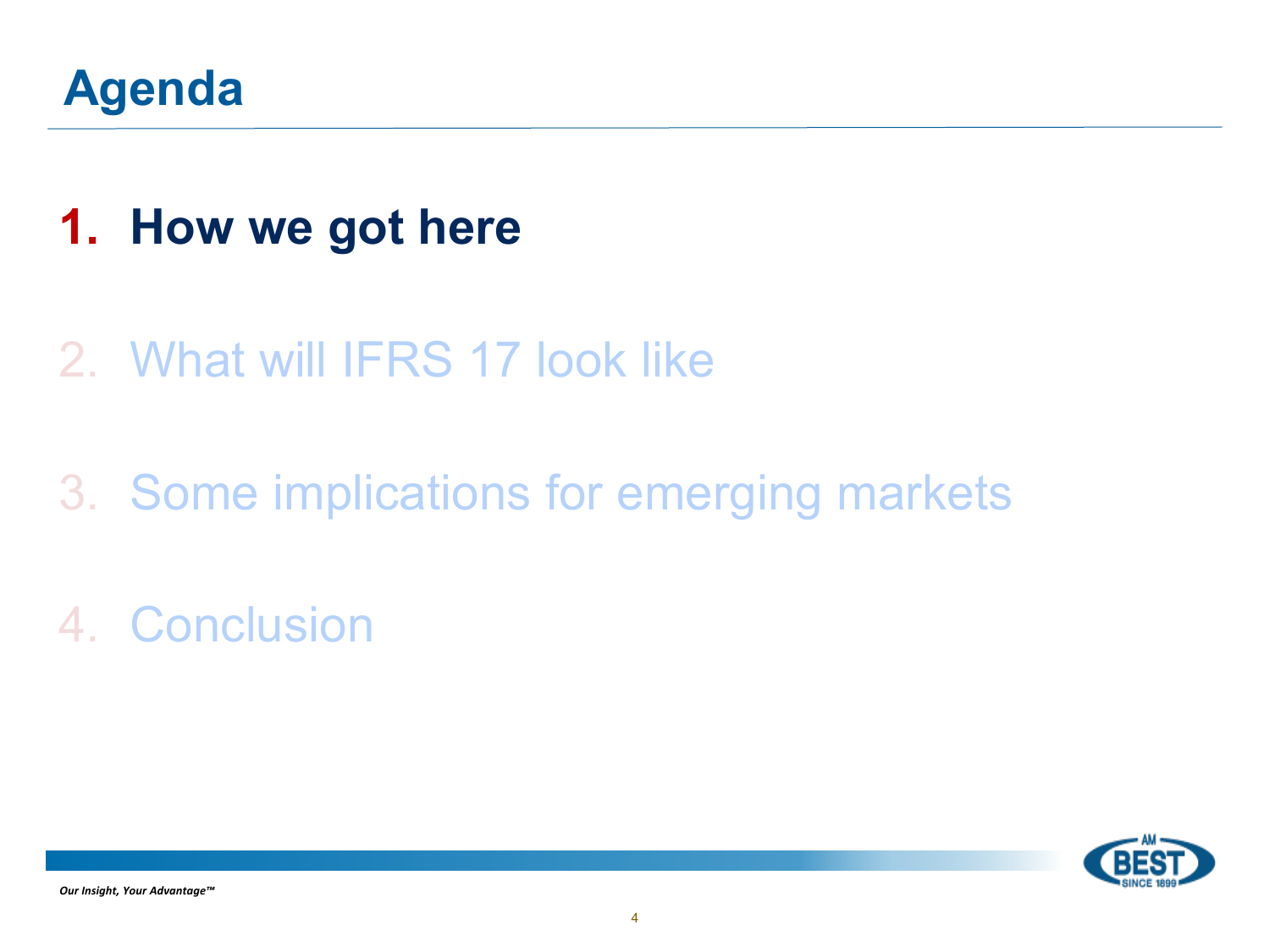| (In)consistency                         | • IFRS 4 differs across jurisdictions, differences<br>more pronounced in life segment<br>• Asset/liability accounting mismatches           |  |  |
|-----------------------------------------|--------------------------------------------------------------------------------------------------------------------------------------------|--|--|
|                                         |                                                                                                                                            |  |  |
| Relationship to<br>market values        | • They can't all be 'right' insurance liability<br>• Often close to 'book value' based local S1<br>regulatory methods. Not targeting value |  |  |
|                                         |                                                                                                                                            |  |  |
| Image in public<br>financial<br>markets | • Seen as obscure, specialist, 'black box'<br>• Yet educated non-specialists and IT based<br>data handlers are often decisive audiences    |  |  |

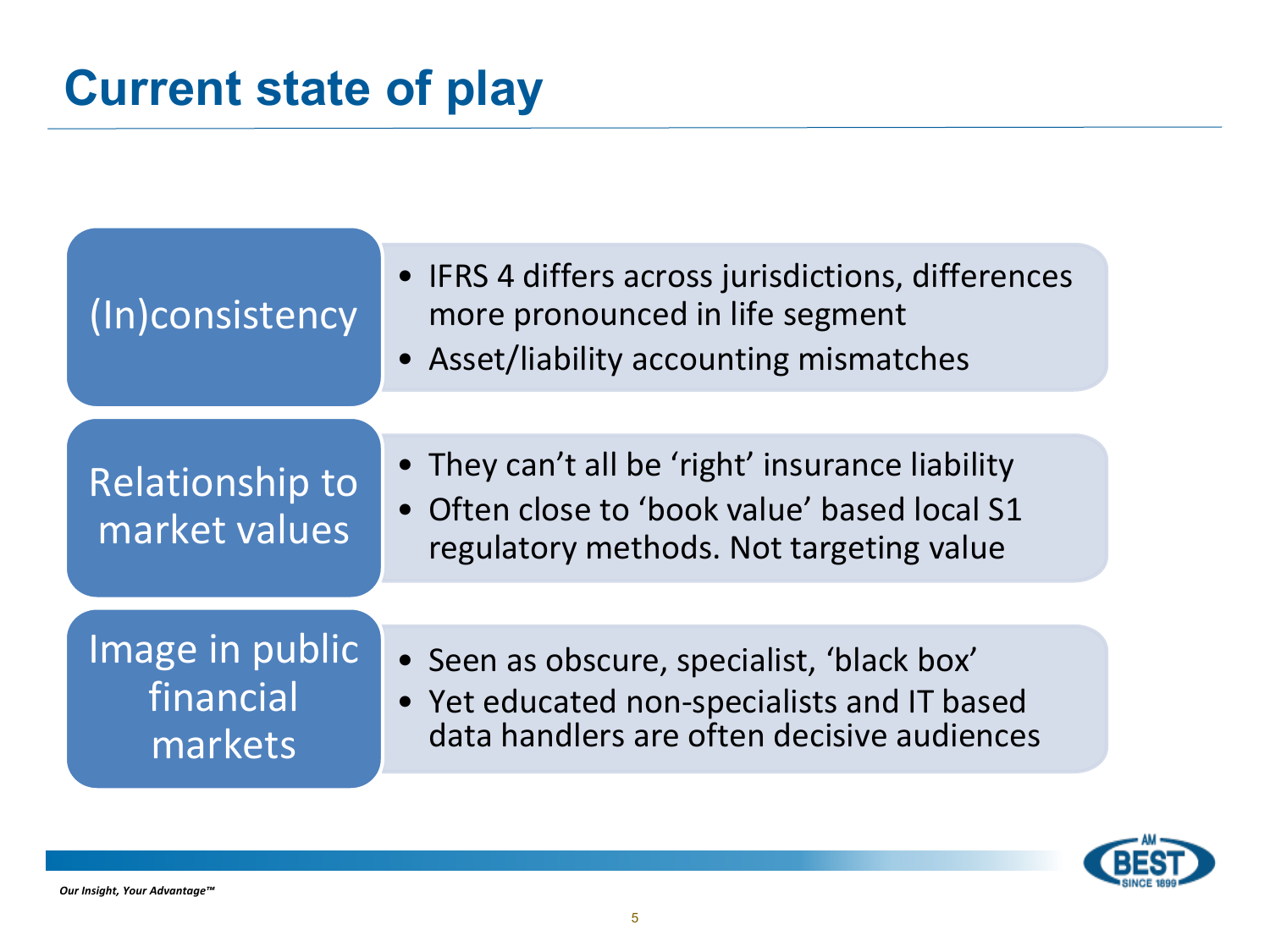| Other<br>reporting<br>formats                  | • Role of EV reporting for life<br>• Regulatory reporting used externally despite<br>shortcomings |  |  |
|------------------------------------------------|---------------------------------------------------------------------------------------------------|--|--|
| Focus on cash                                  | • Easier to talk about<br>• But it isn't value creation or long-term                              |  |  |
|                                                | dividend capacity                                                                                 |  |  |
| Even 'C' suite<br>understanding<br>compromised | • Pressure for simple products<br>• Influences capital allocation                                 |  |  |

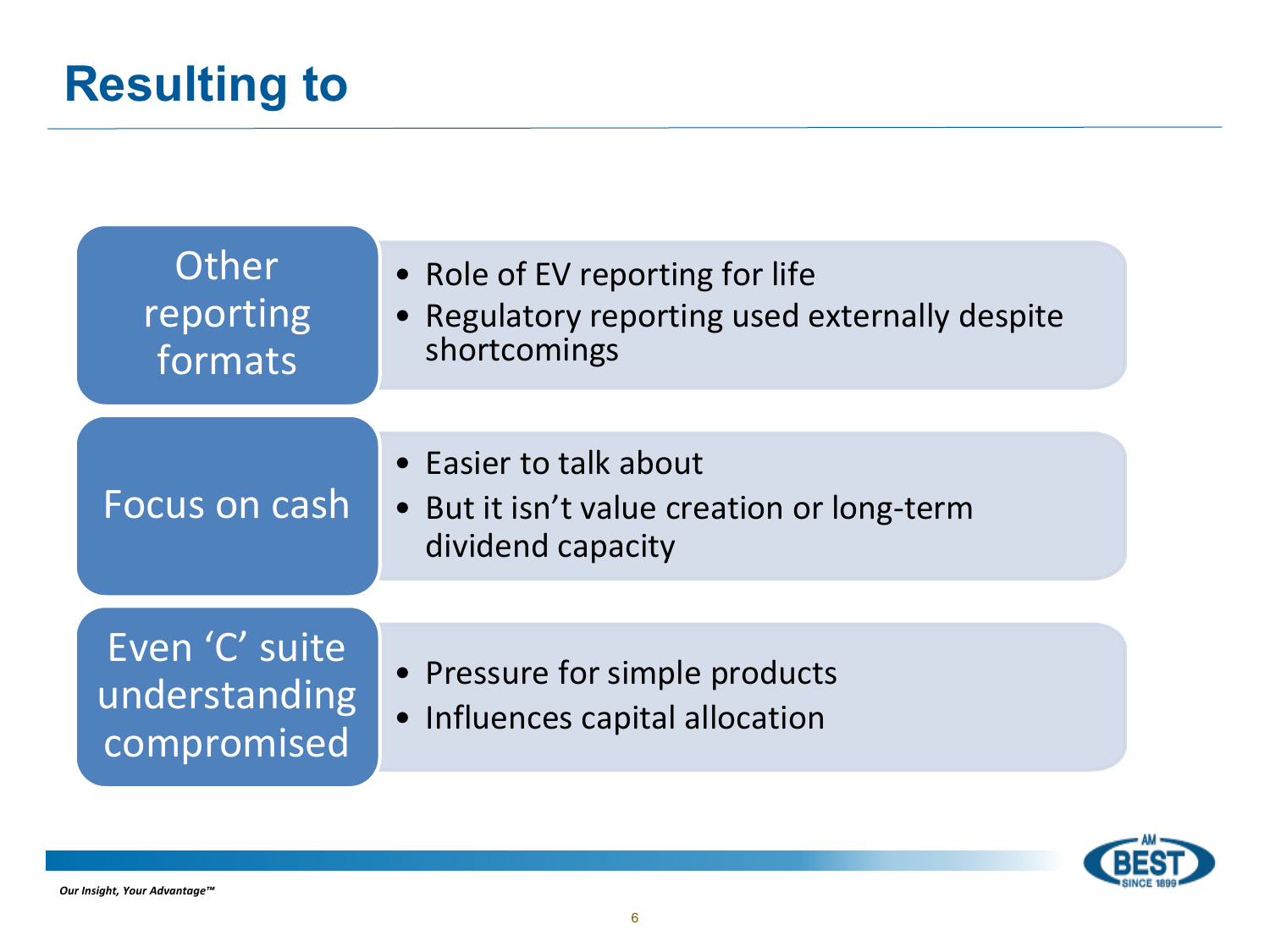

### 1. How we got here

# **2. What will IFRS 17 look like**

# 3. Some implications for emerging markets

# 4. Conclusion

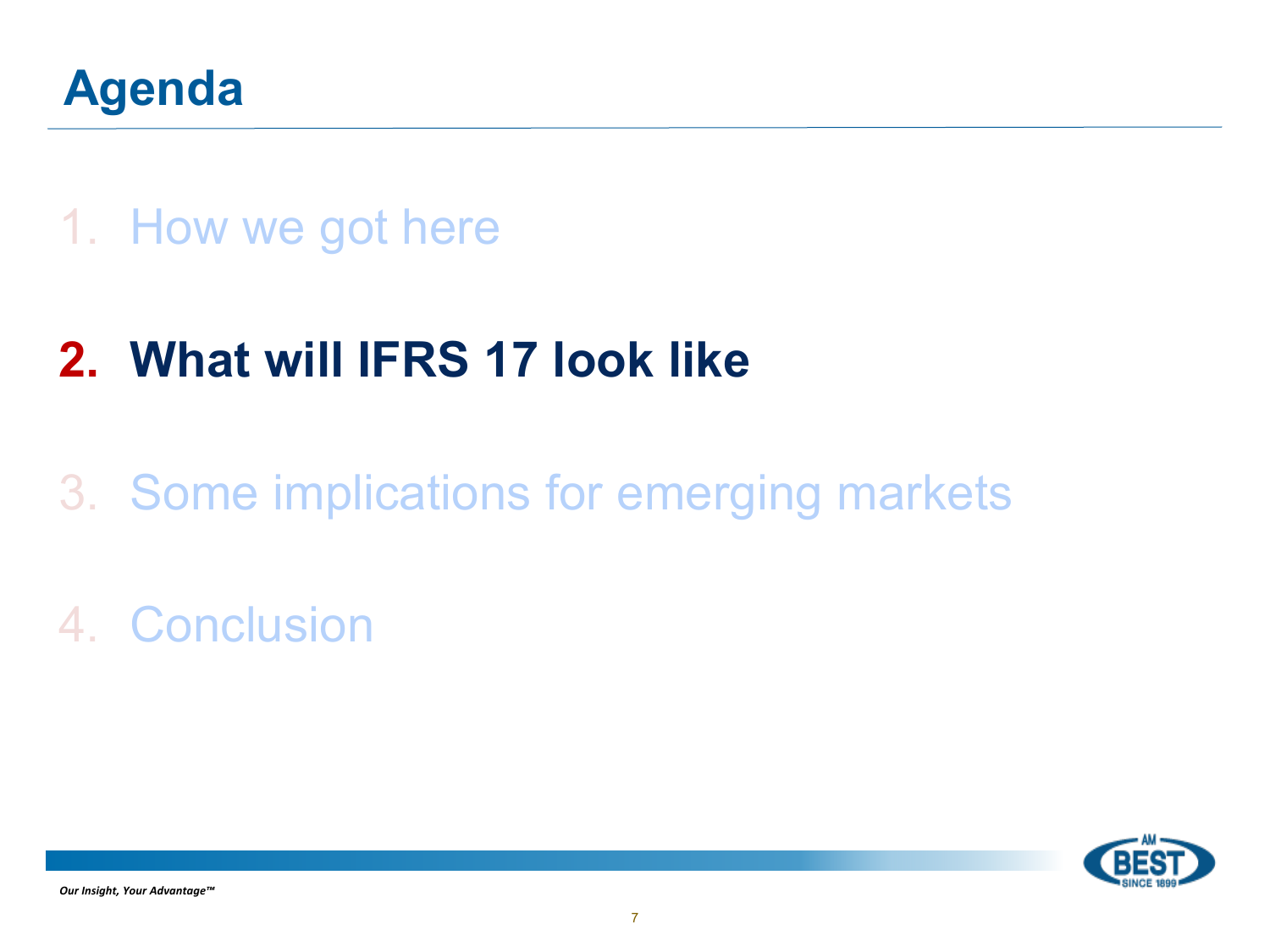# **Some key characteristics of IFRS 17 (1/2)**

#### 1. Market values both sides of balance sheet

- Principles based
- Reliance on auditors
- Insurance liability discounted best estimate, plus risk adjustment (RA)
- Applies to global operations. No parallel to 'equivalence' under SII.

#### 2. No day-one profit

- Day one difference/profit goes to Contractual Service Margin (CSM), a liability
- Take it to profit over term of contract
- Assumption changes set against relevant year's CSM
- 'Onerous contracts' losses go straight to P&L
- 3. Differences from embedded value
	- 'Dual look', day one estimated profit is identified but not taken
	- Delivery of new business profit is tracked
	- Audited 'from the ground up'. No reference to regulatory data.

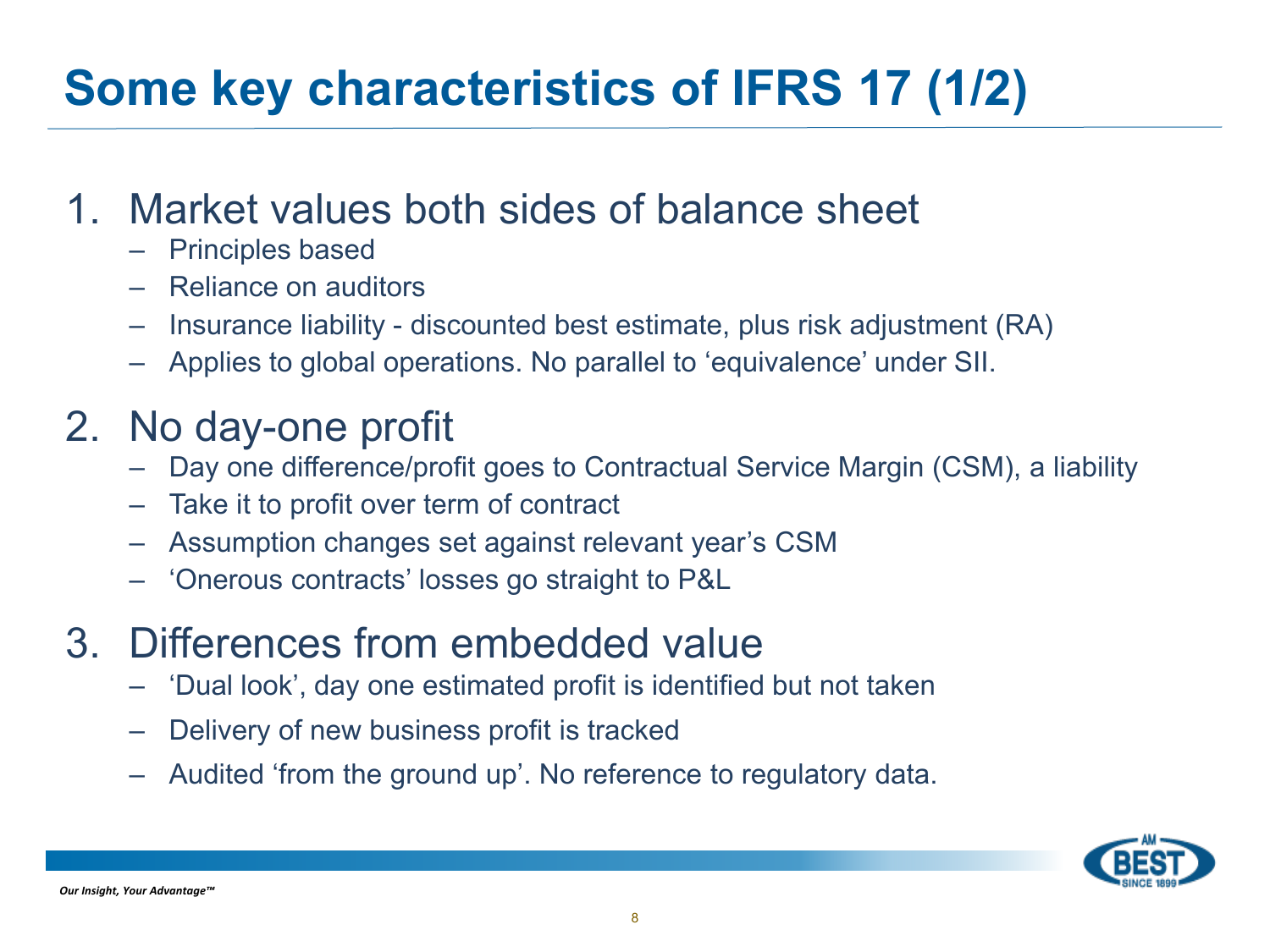# **Some key characteristics of IFRS 17 (2/2)**

#### 4. Day one profit tracked by policy group and cohort

- Experience variances allocated to policy group
- Visibility to new business profit delivery

#### 5. New data

- CSM, group level experience variances and other quantities are new
- Development of new measures over history of current book often can't be recreated. Approximations allowed on transition.
- Level of audit scrutiny is new in many cases

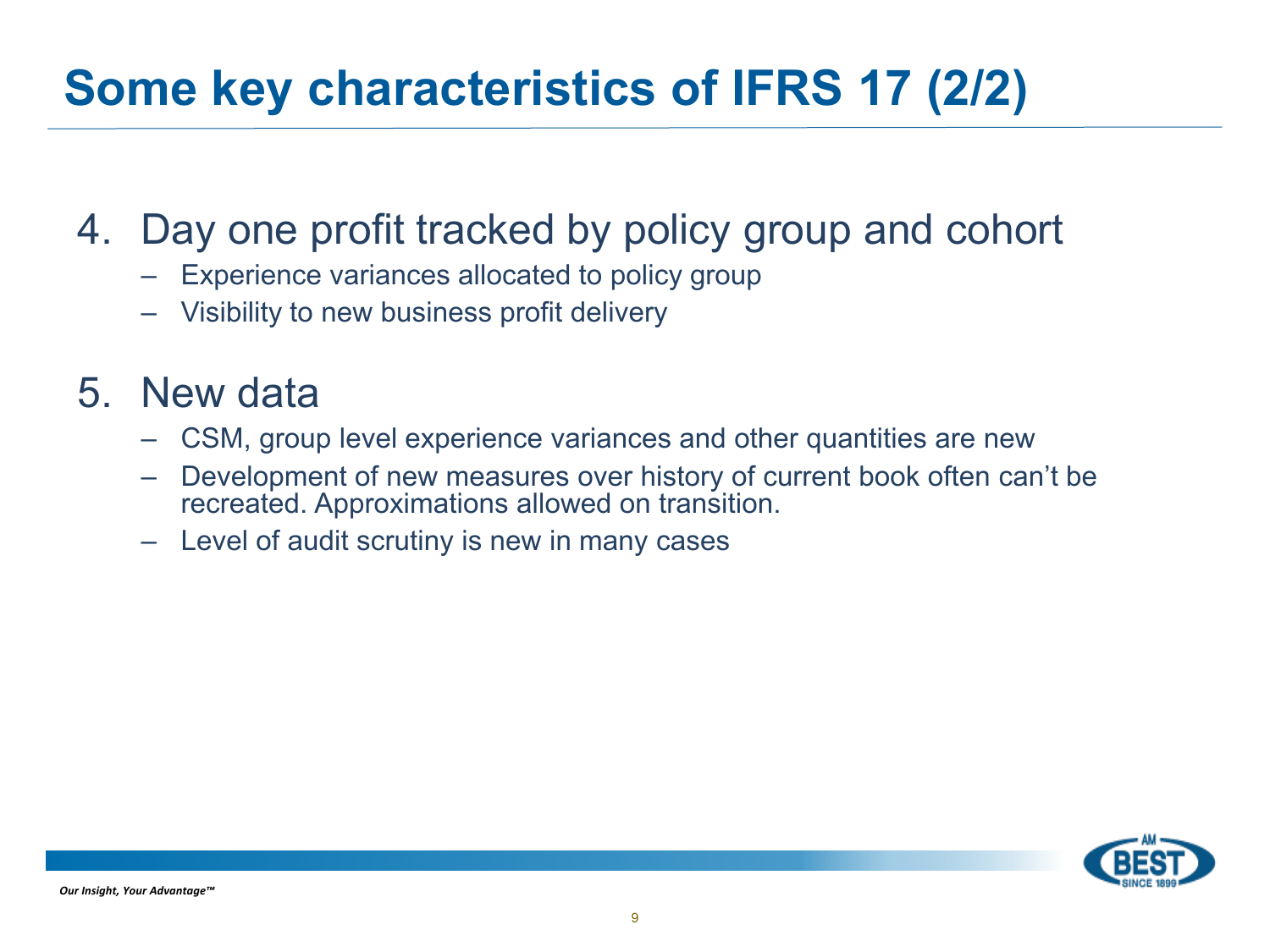### **The discount rate**

#### • Principles based

- Details not specified, unlike in SII
- Targets market-value. Though discount rate is used for best estimate, RA is an additional amount which completes the targeting of market values.
- Reflects characteristics of liabilities rather than assets held.
- Starting point is that nominal return = risk free + illiquidity + default costs

#### • Top down

- Expected investment return at contractual terms of instruments
- Less allowance for expected default costs and variability/unexpected costs
- Less allowance for 'basis' risk if portfolio not representative of liabilities

#### • Or bottom up

- Risk free rates
- Plus illiquidity premium

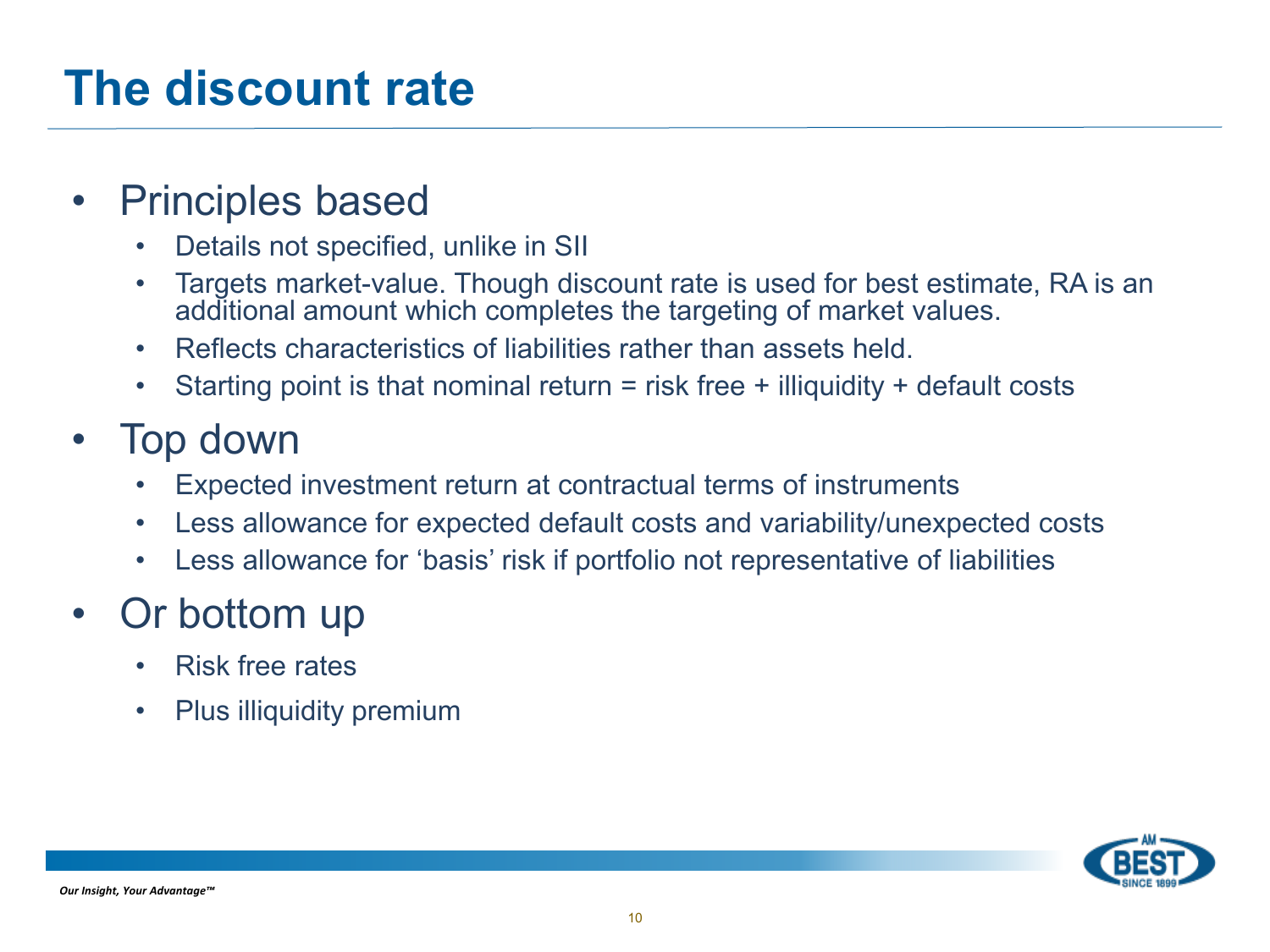## **Three approaches**

- 1. BBA (Building Block approach)
	- Changes in estimates for future coverage go to CSM
	- Other variances, including investment, go to profit
	- CSM accreted at rates fixed on issue of policy
- 2. VFA (Variable Fee Approach)
	- For unit linked and endowment life policies. Investment variances go to CSM
	- CSM accreted at current rates
	- As with BBA, option for change in insurance liability due to change in discount rates to go to OCI.
- 3. PAA (Premium allocation approach)
	- 12 month contracts most retail non-life.
	- No CSM. Reserve for future coverage is through UPR as now
	- But the UPR, termed LRC (Liability for Remaining Coverage) in IFRS 17, is presented net of DAC
	- Incurred claims split into BEL and RA

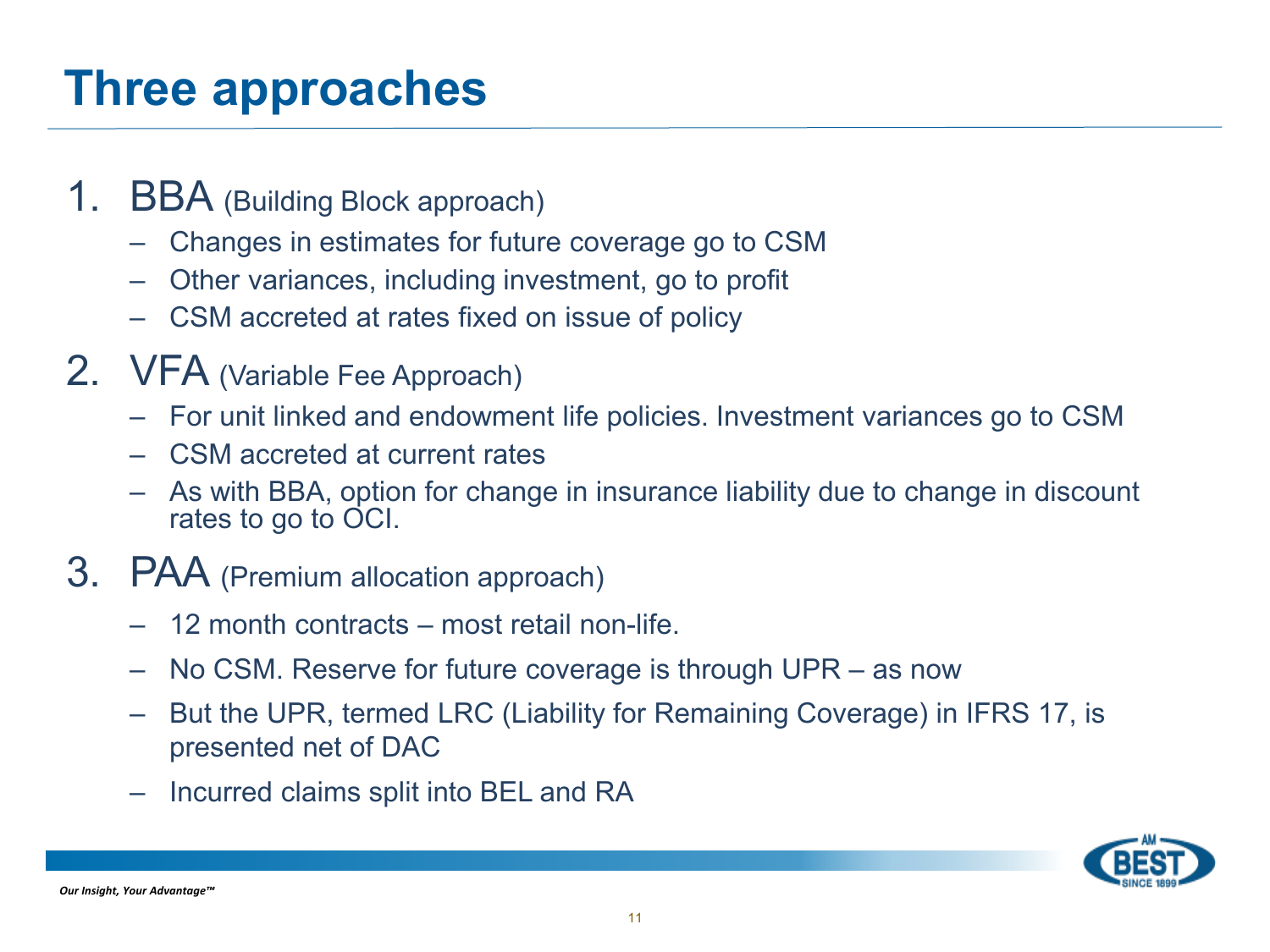### **Balance Sheet now and under IFRS 17**



- DAC netted off against BEL (life) and UPR/LRC (nonlife)
- It's the liabilities that change vs IFRS 4
- Assessment of profit on issue is a deduction from liabilities rather than an additional asset (re 'VIF')

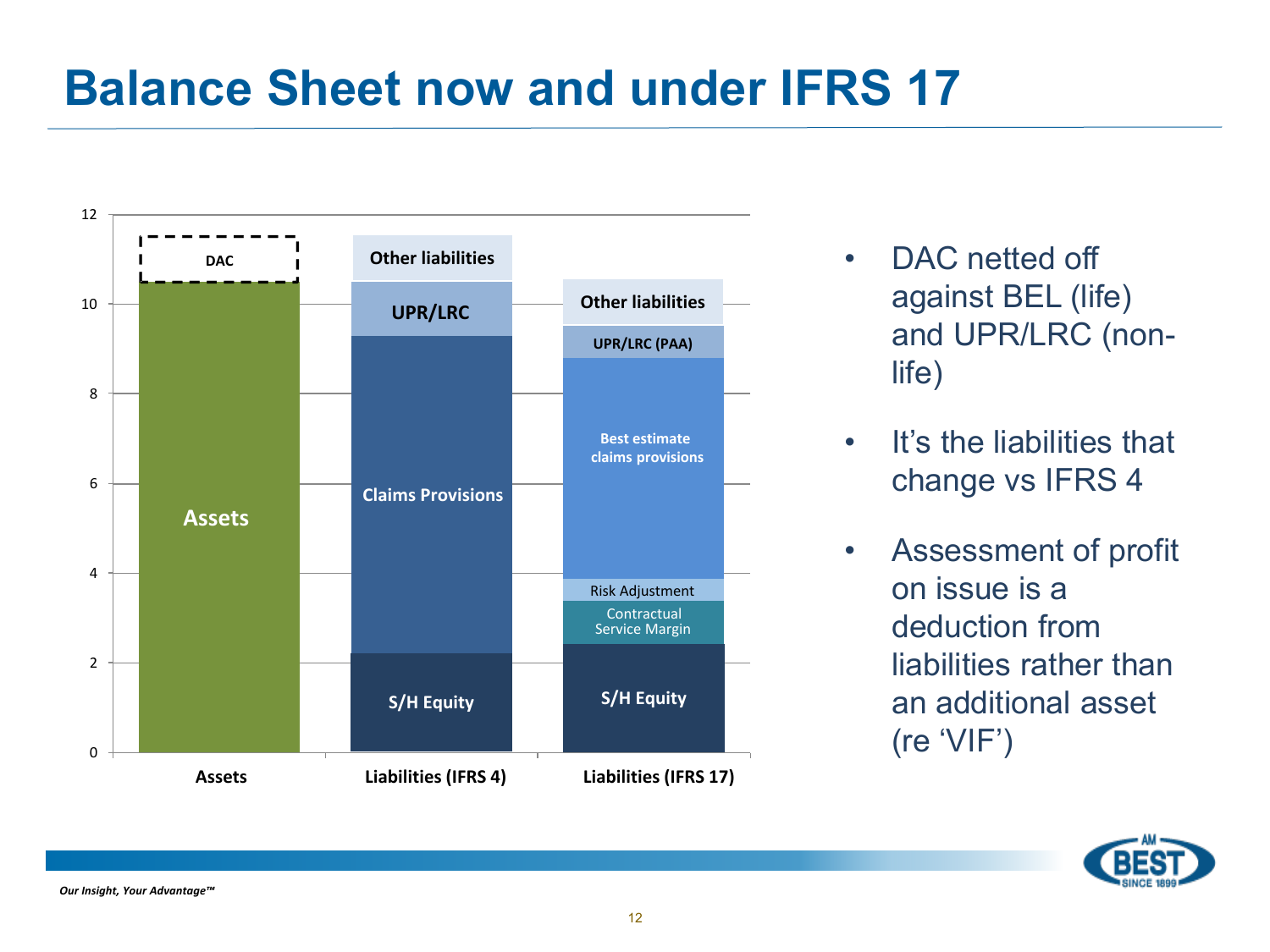

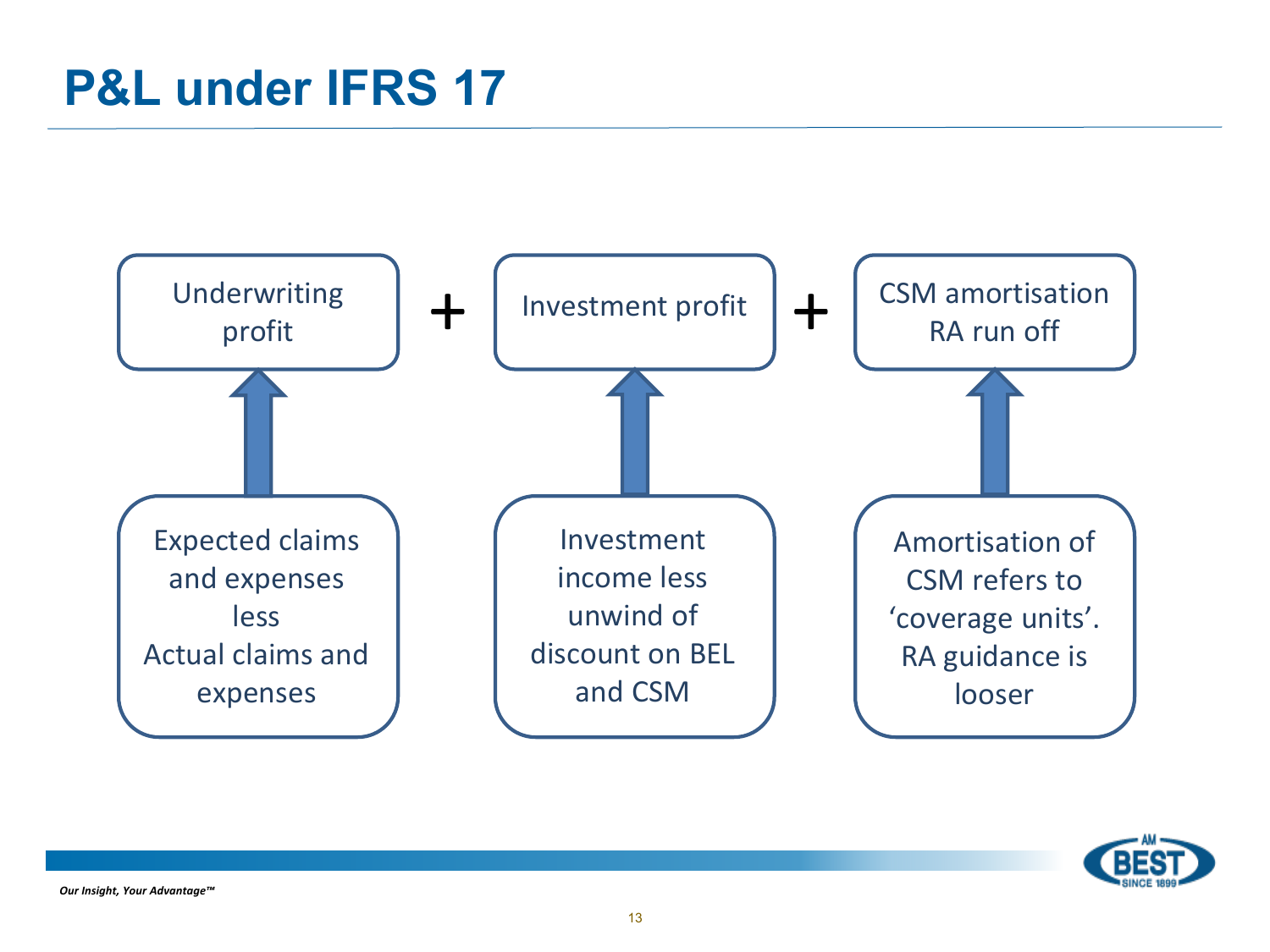## **Claims and expense ratios and under IFRS 17**



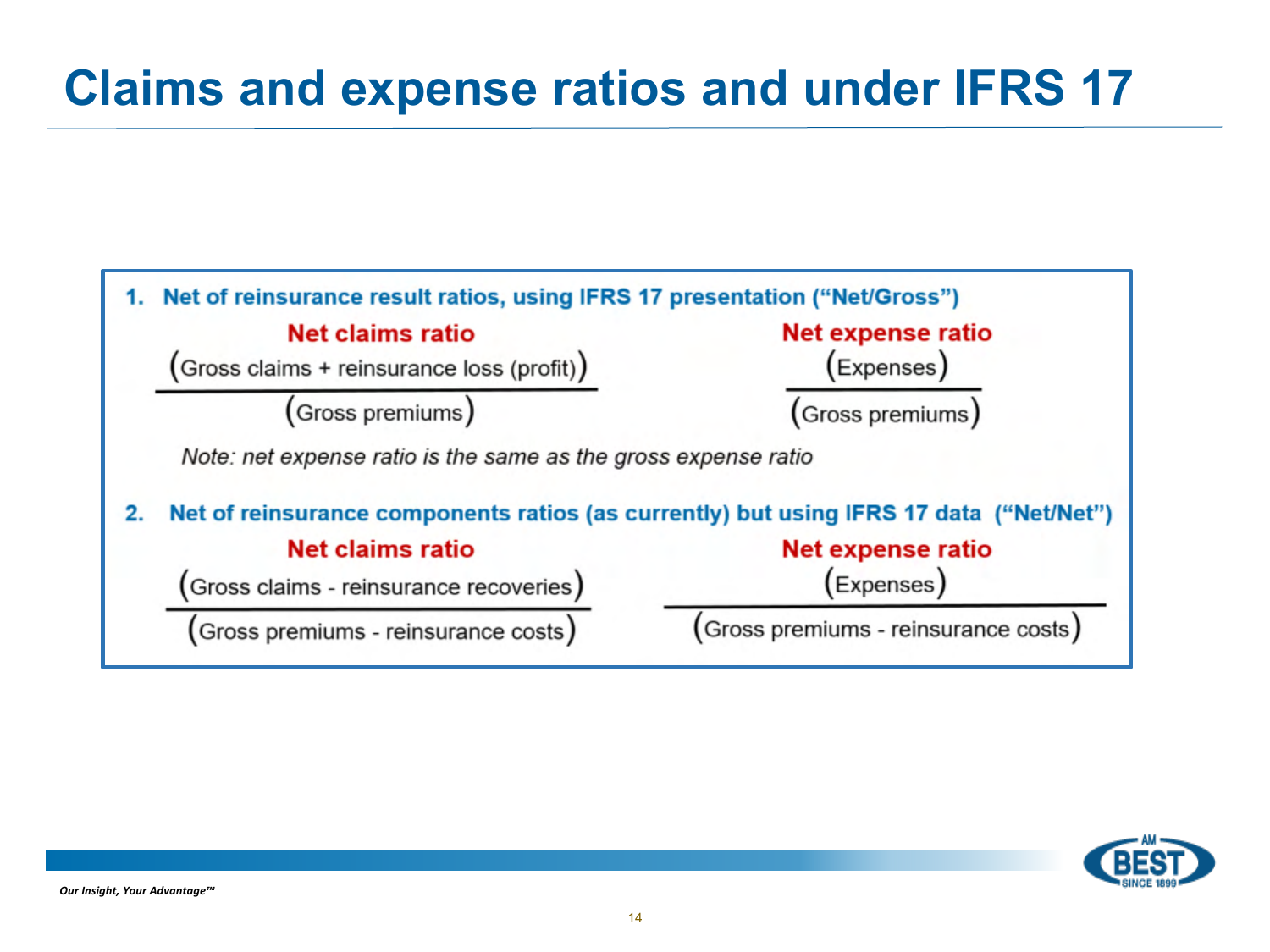# **Impact of reinsurance on net claims ratio**

| <b>Reinsurance Factors</b>                           | <b>Net Components Claims Ratio</b><br>(Net/Net) Using IFRS 17 Data                                              | <b>Net of Reinsurance Result</b><br>(Net/Gross) Claims Ratio Under<br><b>IFRS 17</b> |  |
|------------------------------------------------------|-----------------------------------------------------------------------------------------------------------------|--------------------------------------------------------------------------------------|--|
| Treatment of ceding<br>commissions                   | Lowers claims ratios as net<br>premiums are higher                                                              | No impact as neutral for<br>reinsurance result                                       |  |
| Treatment of profit<br>commissions                   | Lowers claims ratios as net claims<br>are lower and expenses higher                                             | No impact as neutral for<br>reinsurance result                                       |  |
| Reinsurance loss                                     | Same as for currently calculated<br>ratios. Impact vs gross ratios often<br>more than offset by \$-swap effect. | Directly increases claims ratio                                                      |  |
| "\$-swap" effect of working<br>layer XoL reinsurance | Same as for currently calculated<br>ratios. Lowers net claims ratios<br>when compared to gross.                 | No benefit from this effect. Net<br>claims ratio therefore higher                    |  |

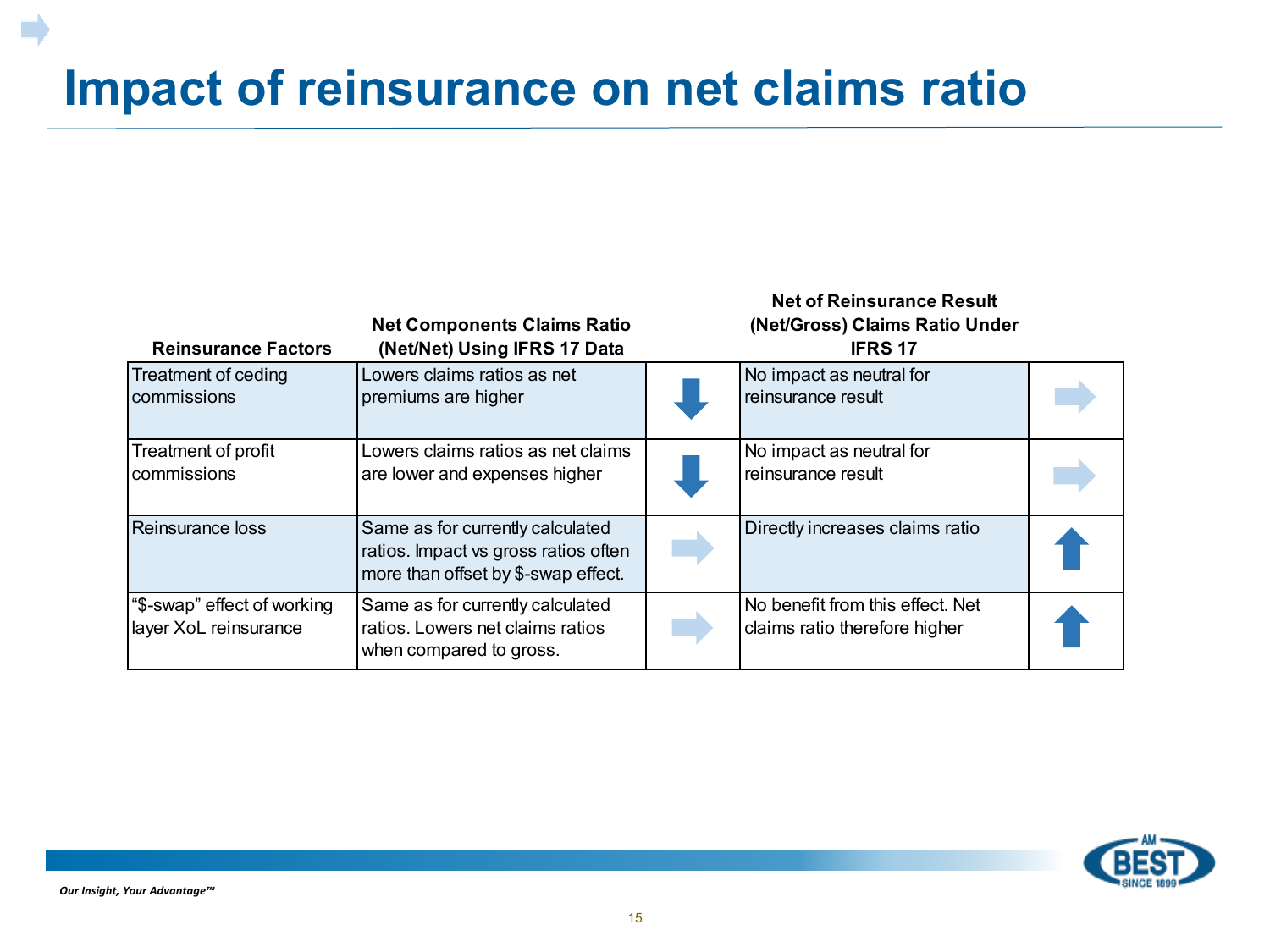### **Combined ratio now and under IFRS 17**



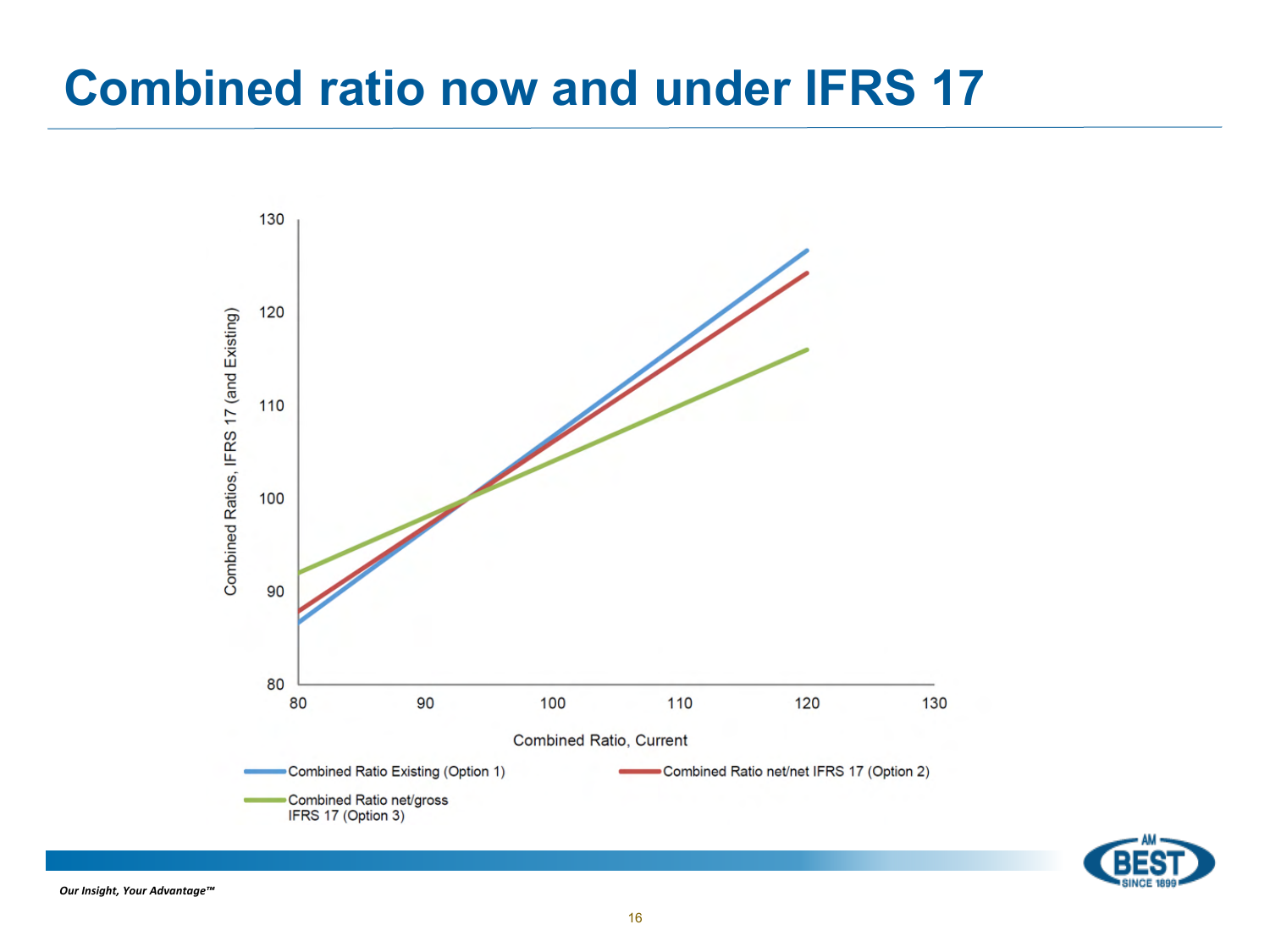# **Profit recognition now and under IFRS 17 (GMM)**



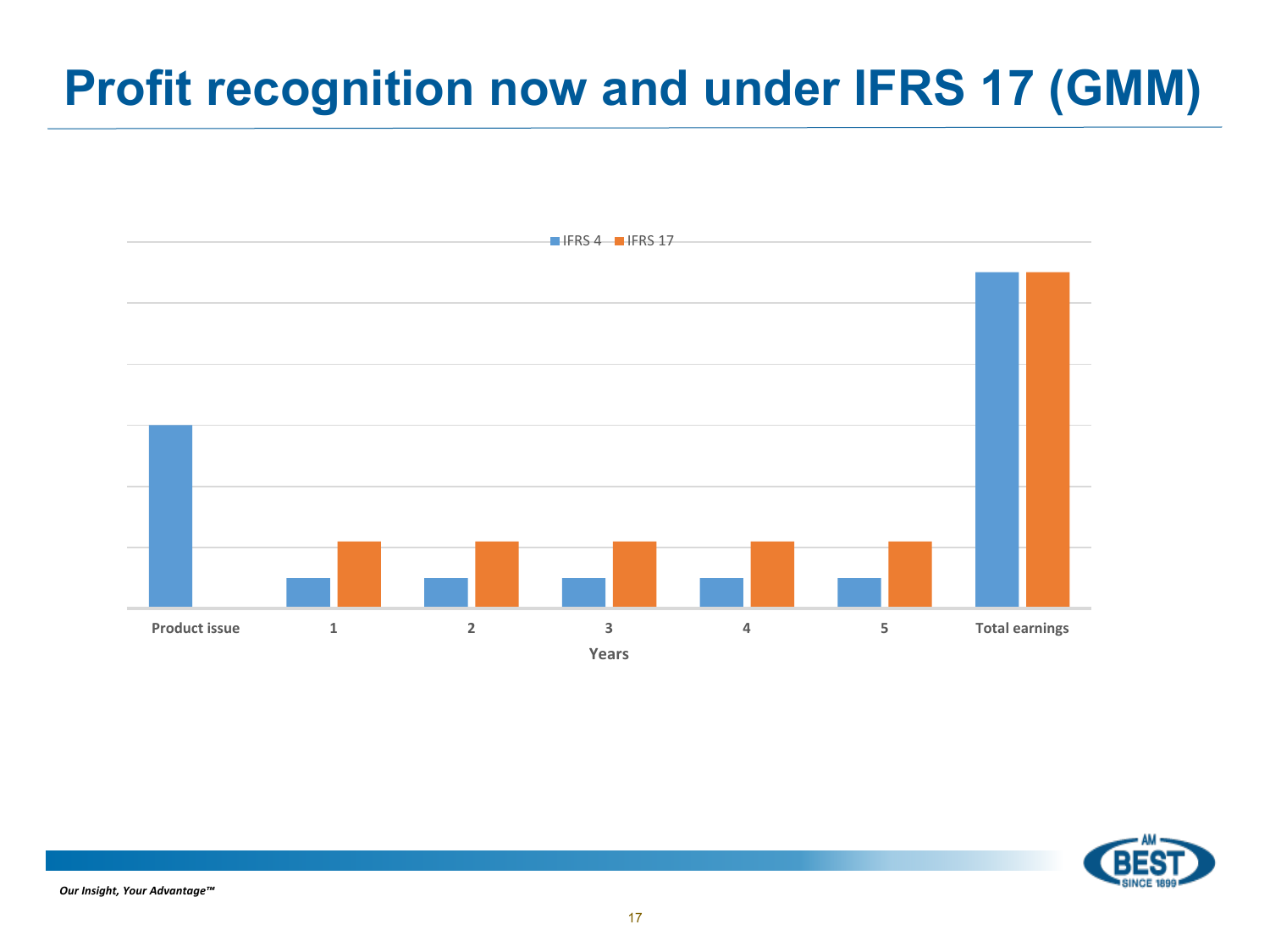

### 1. How we got here

### 2. What will IFRS 17 look like

# **3. Some implications for emerging markets**

# 4. Conclusion

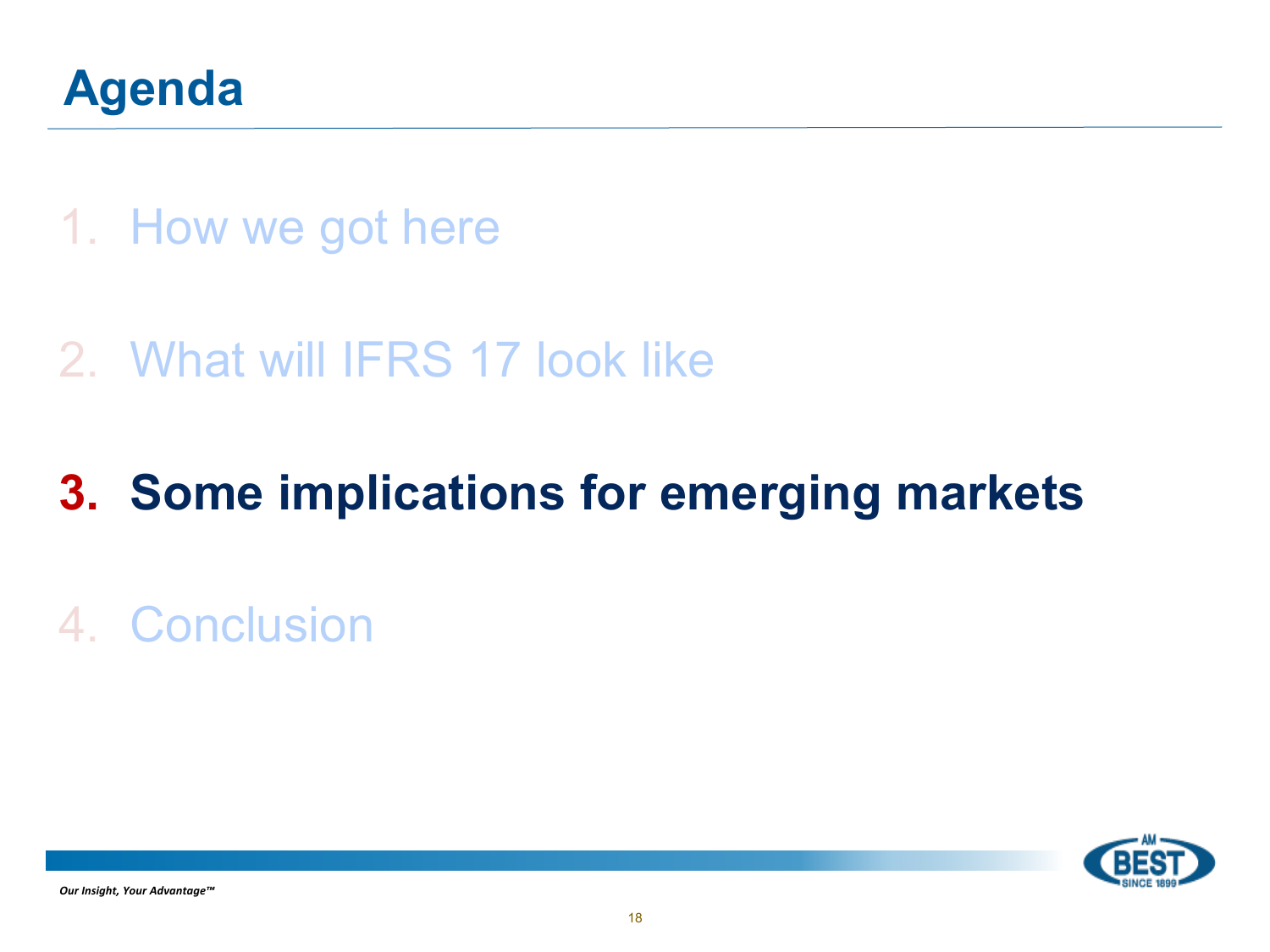#### **Balance Sheet of Jordanian market**

#### as at 31/12/2020



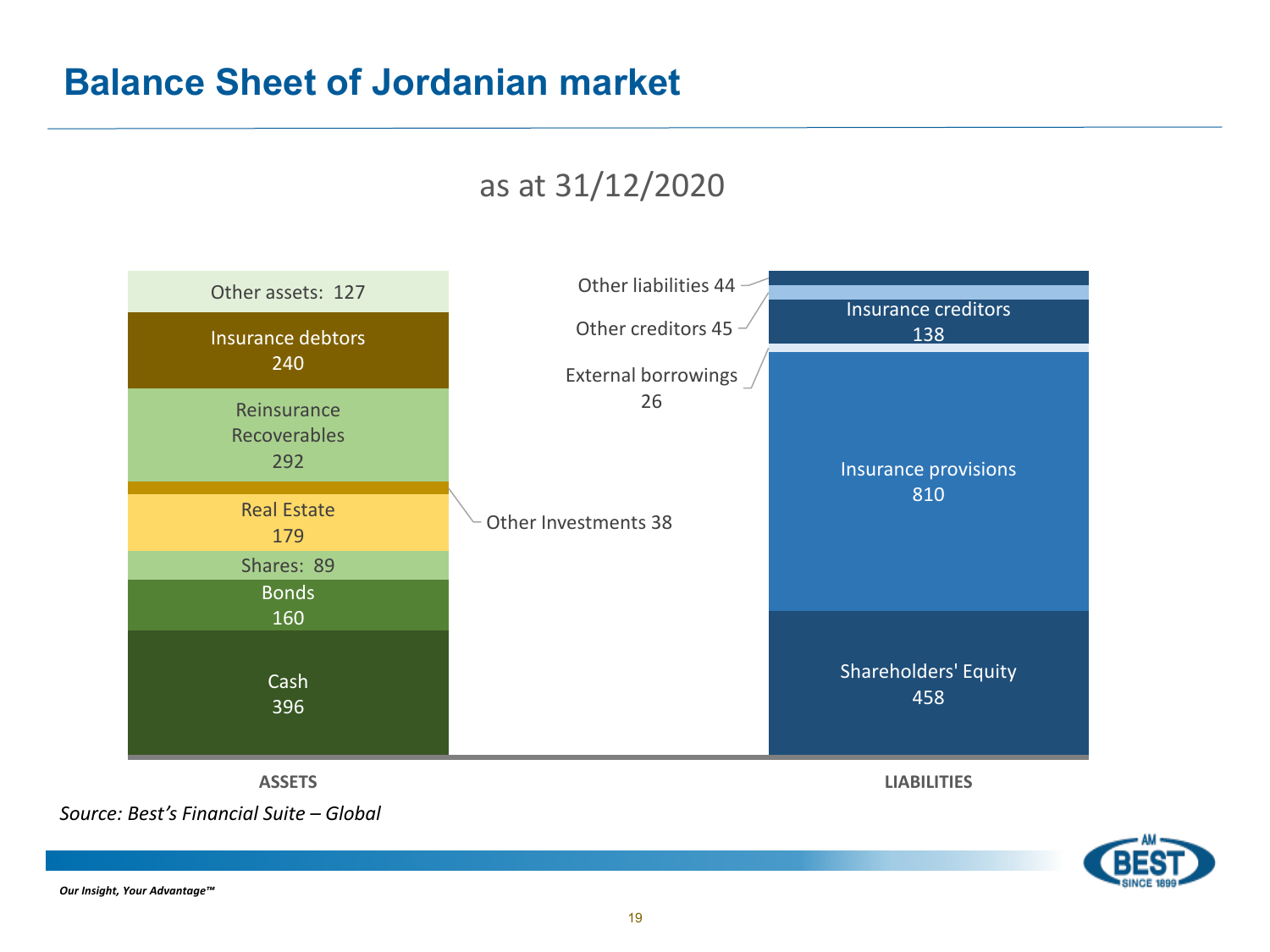#### **Non-Life Technical Account of Jordanian insurers as at 31/12/2020**



*Source: Best's Financial Suite – Global* 

- Reasonable market performance underpinned by heavy use of reinsurance
- Reinsurance commissions offset most of acquisition expenses in the market
- Questionable profitability without reinsurance

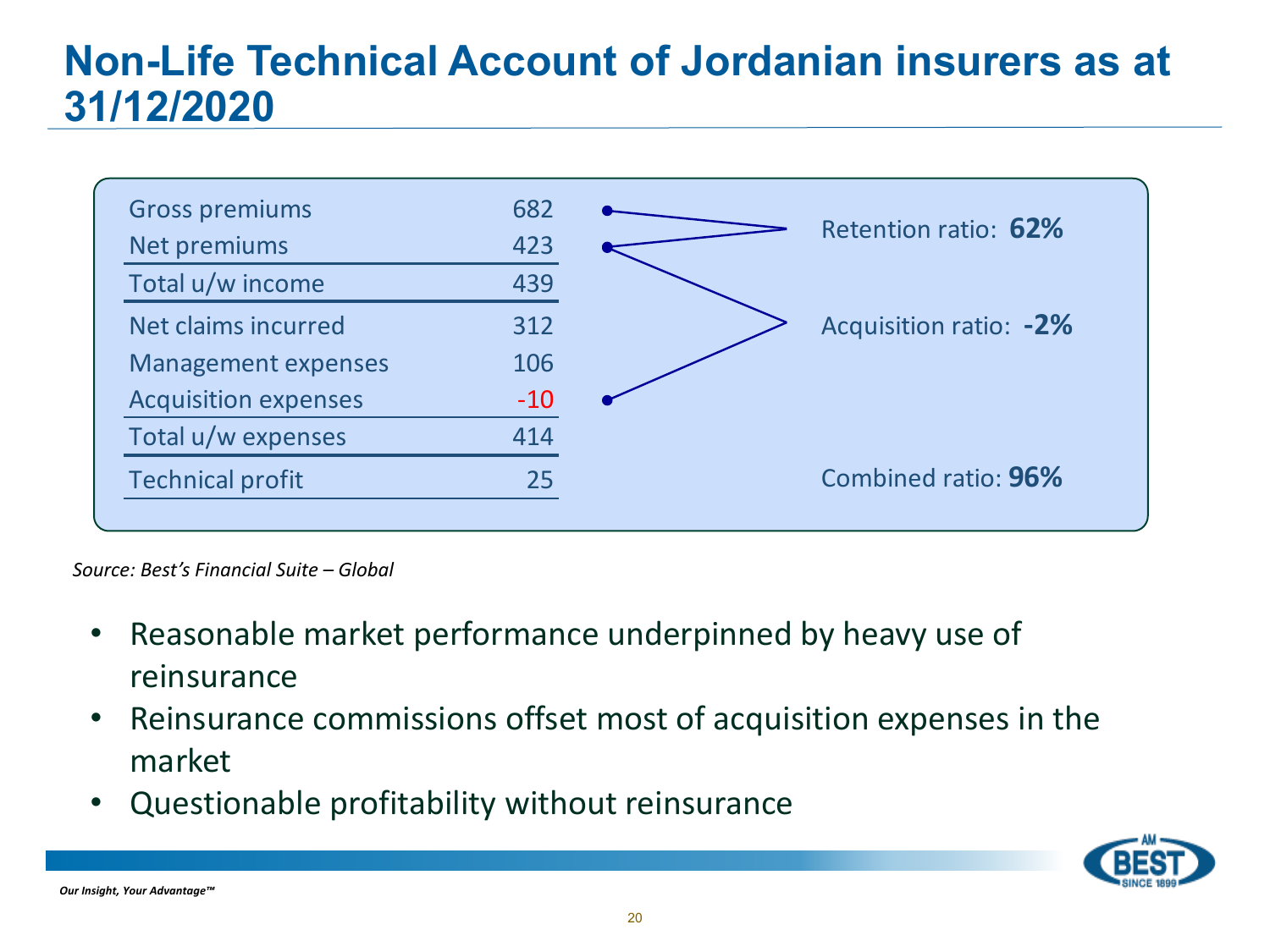#### **Risk of mismatch in the valuation of reinsurance and the underlying contracts**

- Sources of mismatch can arise due to :
	- Difference in contractual boundaries
	- Different valuation models
	- Different level of granularity in assessing the CSM
	- Differences in expenses
	- Foreign exchange
	- Patterns of CSM release do not align
- Under certain conditions impact of reinsurance can be significantly less than currently
- Even when the same, impact on profitability may be significantly delayed

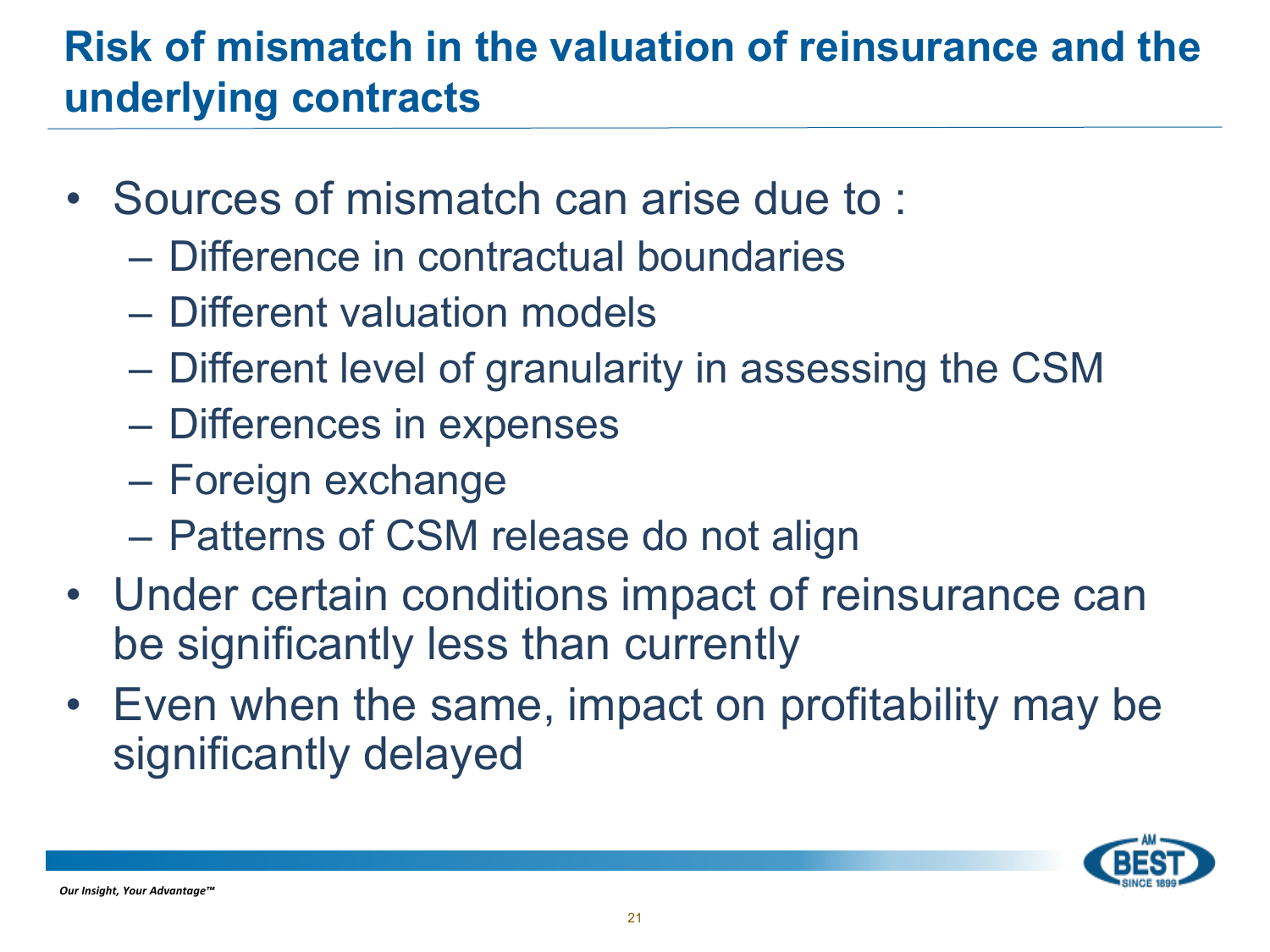#### **Impact of onerous contract accounting**



#### Jordan combined ratio - 2020

- Combined ratio for most Jordanian companies around 100%
- Current accounting system beautifies accounting year performance for loss making contracts such us Motor TPL
- Under IFRS 17 the impact of loss making contracts needs to be booked at inception

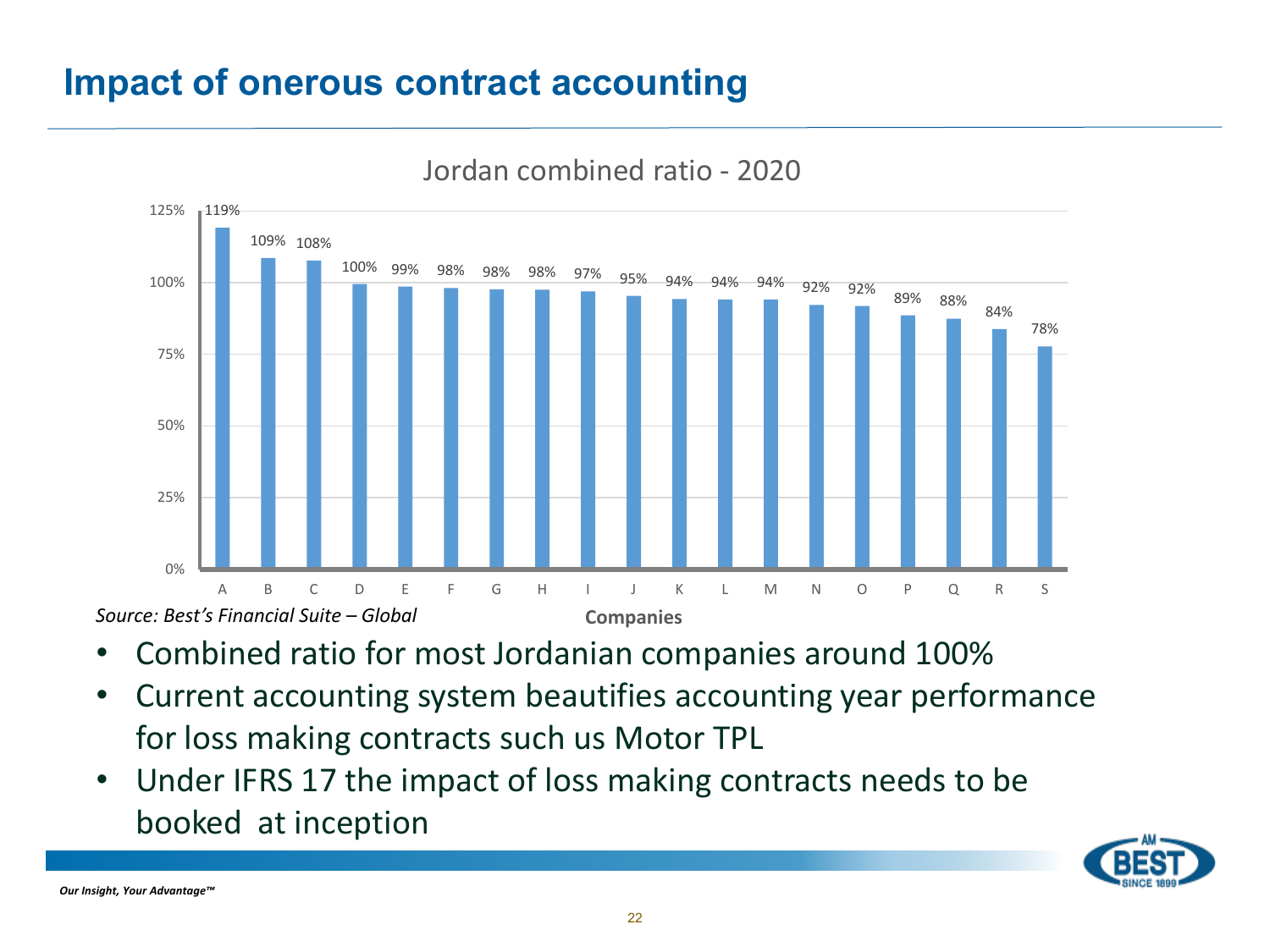#### **Outstanding balances a source of concern**



#### *Source: Best's Financial Suite – Global*

• Premiums remain outstanding for over 200 days, on average

- Under IFRS 9 companies are supposed to reserve for expected defaults
- Potential for significant write offs upon implementation of IFRS



*Our Insight, Your Advantage™*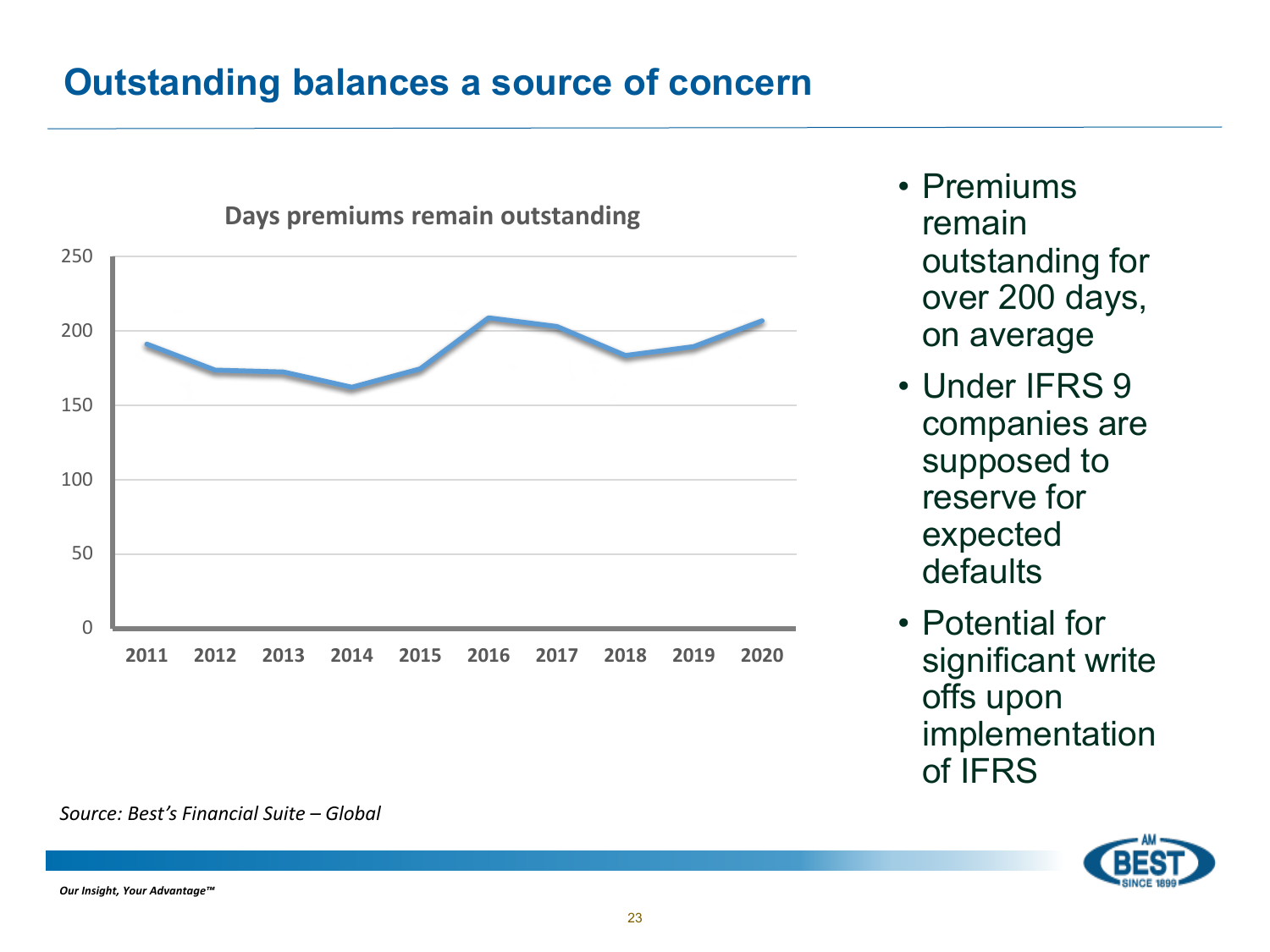

- 1. How we got here
- 2. What will IFRS 17 look like
- 3. Some implications for emerging markets
- **4. Conclusion**

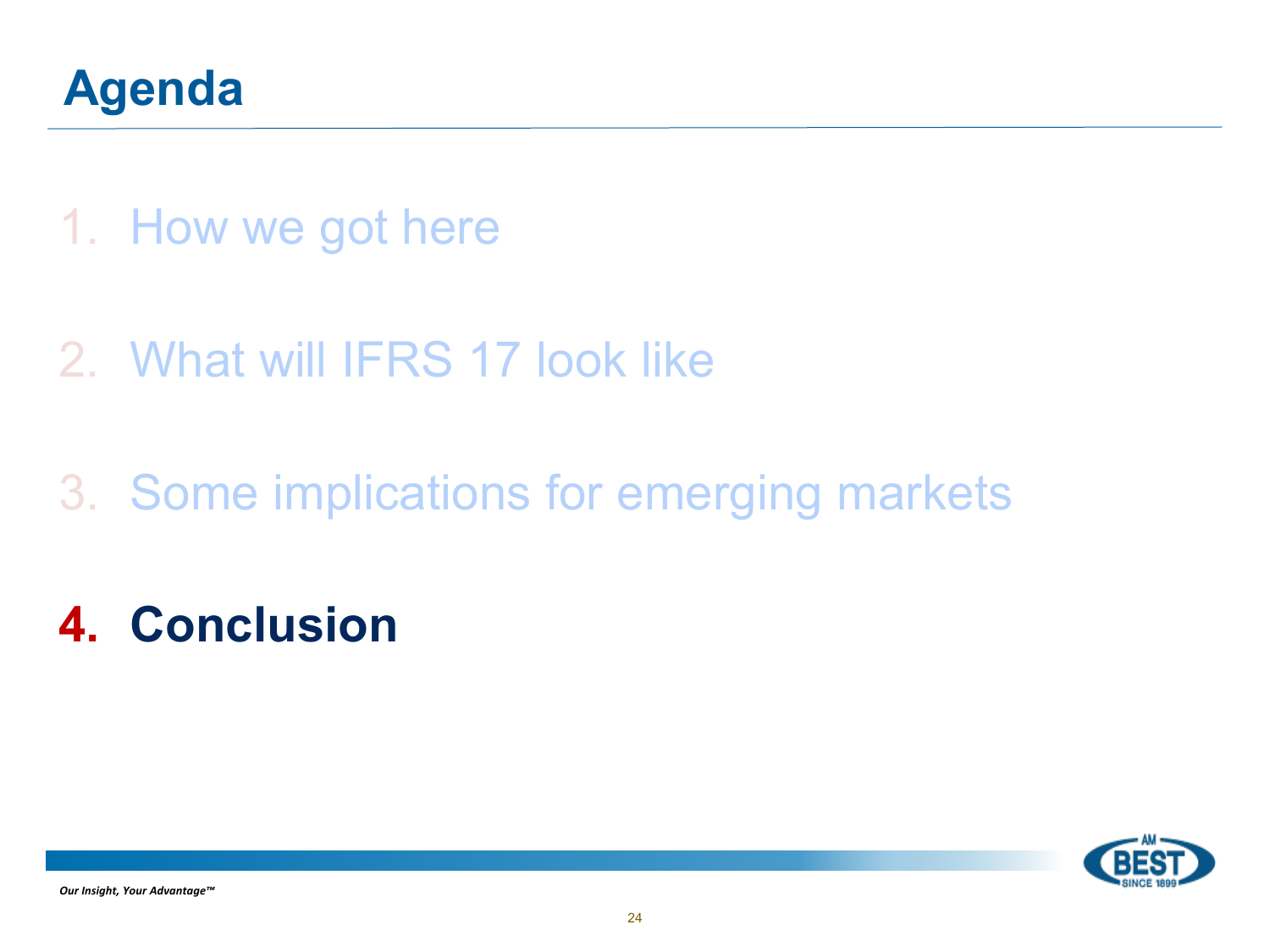| (In)consistency                         | • Inconsistency to remain $-$ just different type<br>• In emerging markets questions as to the<br>assumptions to be used |  |  |
|-----------------------------------------|--------------------------------------------------------------------------------------------------------------------------|--|--|
|                                         |                                                                                                                          |  |  |
| Relationship to<br>market values        | • A major leap forward. Unfortunately, it is of<br>lesser importance in ME markets                                       |  |  |
|                                         |                                                                                                                          |  |  |
| Image in public<br>financial<br>markets | • It will take some time before insurance<br>accounting is not seen as obscure                                           |  |  |

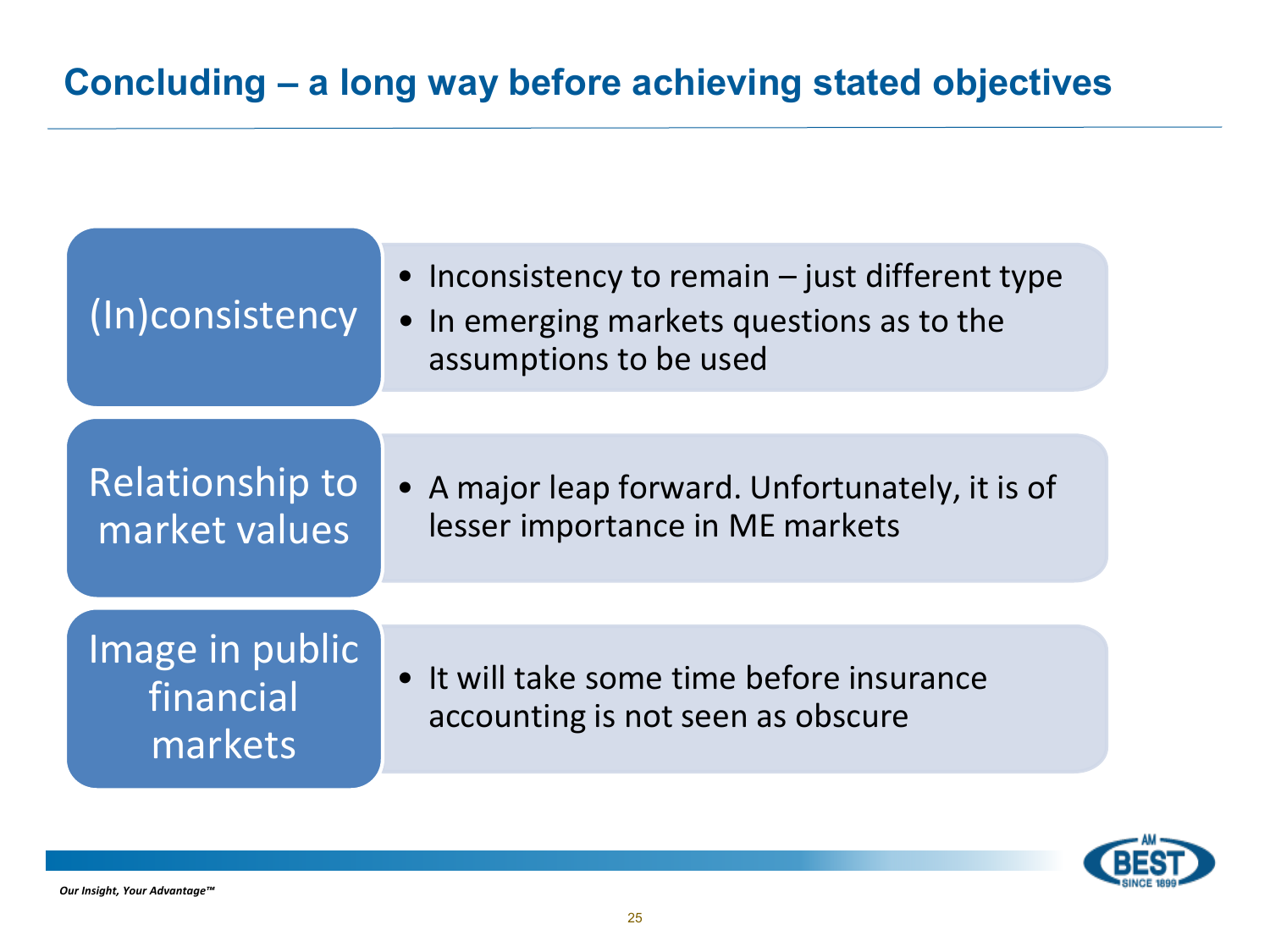#### **…and finally**

#### 4. New data

CSM, group level experience variances and other quantities are new Development of new measures over history of current book often can't be recreated. Approximations allowed on transition. Level of audit scrutiny is new in many cases

- Existing data quality is poor but improving
- Unclear if existing systems and processes can handle new requirements
- Likely to require significant investment in systems  $\bullet$
- Management and stakeholders will need to be educated into the new reporting standards